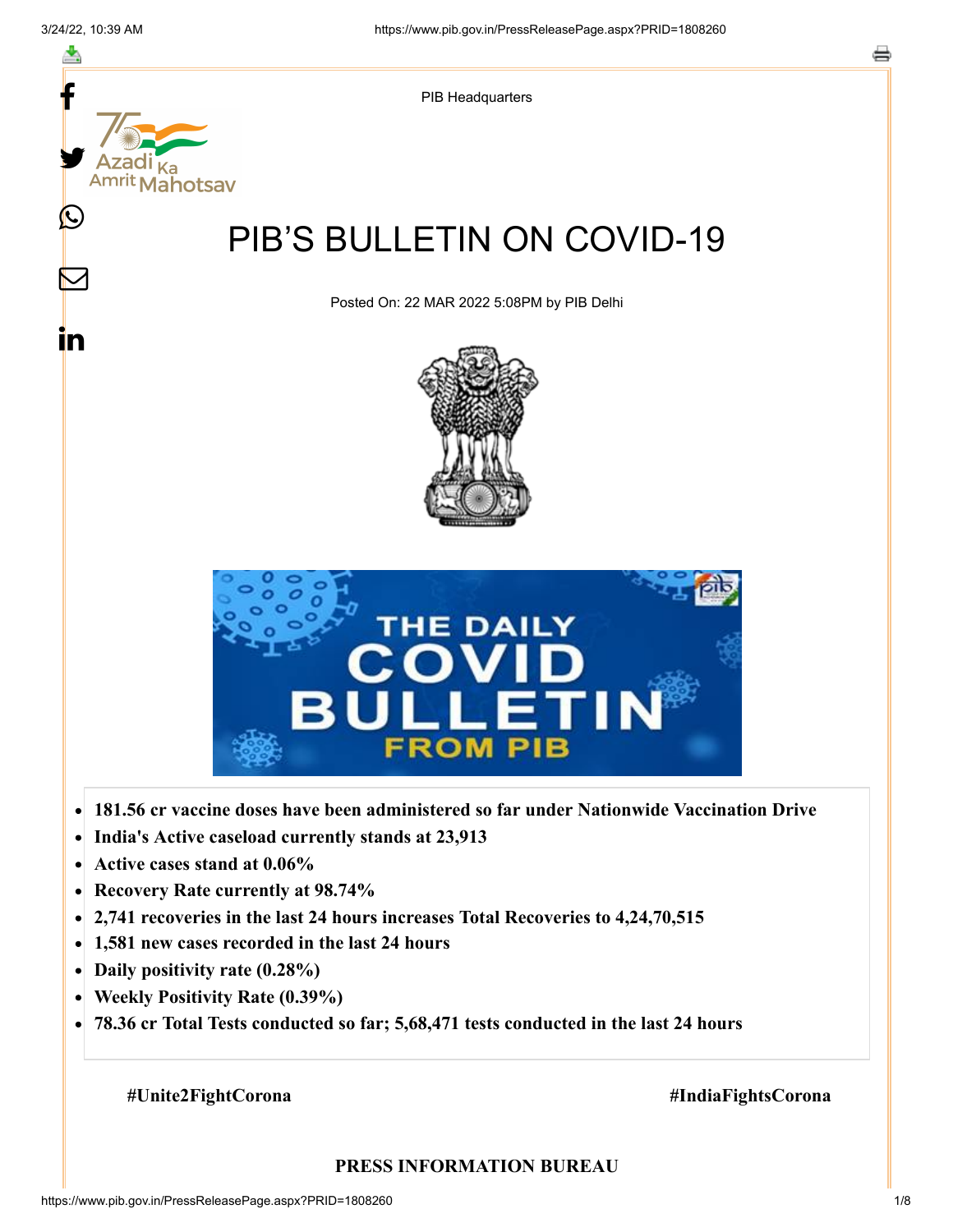#### 3/24/22, 10:39 AM https://www.pib.gov.in/PressReleasePage.aspx?PRID=1808260 **MINISTRY OF INFORMATION & BROADCASTING** f **GOVERNMENT OF INDIA \*\*\*\*\***  y. **COVID-19**  $\bigcirc$ **UPDATES** As on  $\bm{\nabla}$ 181.56<sub>cr</sub> 22 March 2022 98.74% Recovery **Vaccine Doses** Rate administered so far <u>in</u>  $78.36<sub>cr</sub>$ 2,741 **Total tests** Patients conducted recovered during last 24 hours New cases in last 24 hours



**India's Cumulative COVID-19 Vaccination Coverage exceeds 181.56 Cr**

**More than 34 lakh vaccine doses administered for age group 12-14 years**

**India's Active caseload declines to 23,913 today; stands at 0.06% of India's total Positive Cases**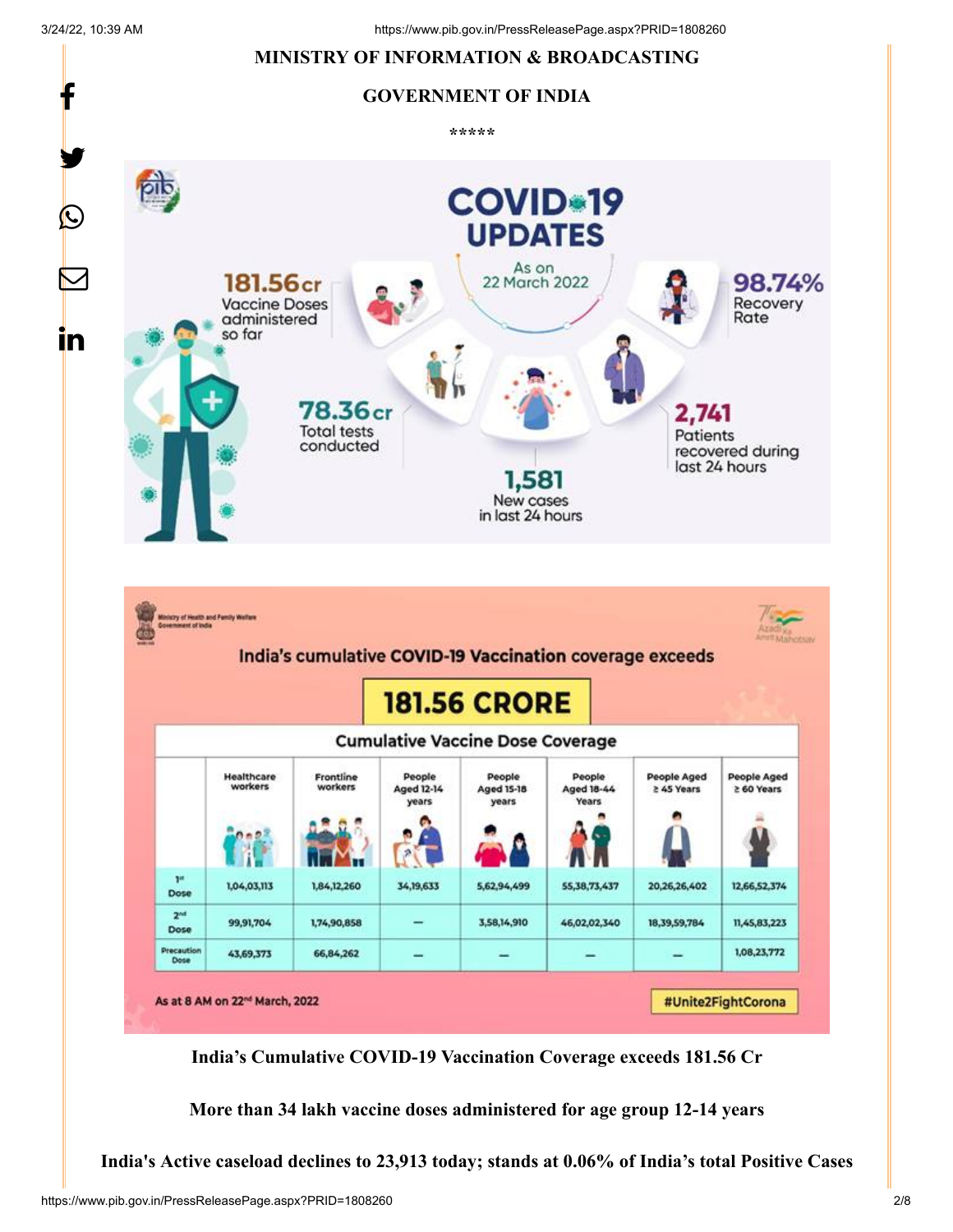f

y.

 $\bigcirc$ 

3/24/22, 10:39 AM https://www.pib.gov.in/PressReleasePage.aspx?PRID=1808260

## **1,581 new cases reported in the last 24 hours**

# **Recovery Rate currently stands at 98.74%**

# **Weekly Positivity Rate is presently at 0.39%**

India's COVID-19 vaccination coverage has exceeded **181.56 Cr (1,81,56,01,944)** as per provisional **Reports till 7 am today. This has been achieved through 2,14,38,677 sessions.** 

COVID-19 vaccination for the age group 12-14 years was started on 16 March, 2022. So far, more than <sup>1</sup> • <sup>200</sup>34 lakh (34,19,633) adolescents have been administered with the first dose of COVID-19 vaccine.

The break-up of the cumulative figure as per the provisional report till 7 am today include:

| <b>Cumulative Vaccine Dose Coverage</b> |                        |           |  |
|-----------------------------------------|------------------------|-----------|--|
| <b>HCWs</b>                             | 1 <sup>st</sup> Dose   | 10403113  |  |
|                                         | $2nd$ Dose             | 9991704   |  |
|                                         | <b>Precaution Dose</b> | 4369373   |  |
| <b>FLWs</b>                             | 1 <sup>st</sup> Dose   | 18412260  |  |
|                                         | $2nd$ Dose             | 17490858  |  |
|                                         | <b>Precaution Dose</b> | 6684262   |  |
| Age Group 12-14 years                   | 1 <sup>st</sup> Dose   | 3419633   |  |
| Age Group 15-18 years                   | 1 <sup>st</sup> Dose   | 56294499  |  |
|                                         | $2nd$ Dose             | 35814910  |  |
| Age Group 18-44 years                   | $1st$ Dose             | 553873437 |  |
|                                         | $2nd$ Dose             | 460202340 |  |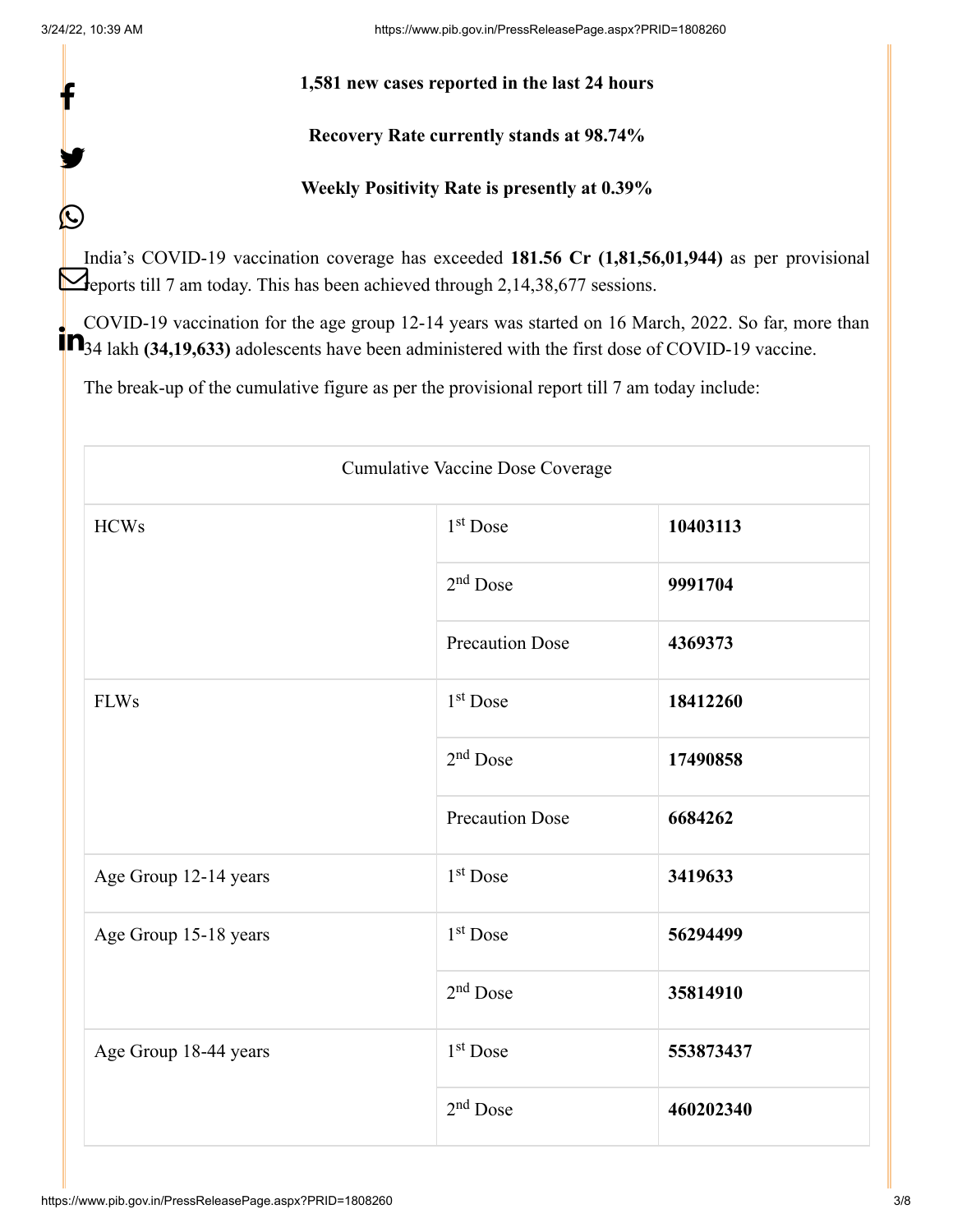| f<br>H | Age Group 45-59 years       | $1st$ Dose             | 202626402      |
|--------|-----------------------------|------------------------|----------------|
|        |                             | $2nd$ Dose             | 183959784      |
|        | Over 60 years<br>$\bigcirc$ | 1 <sup>st</sup> Dose   | 126652374      |
|        |                             | $2nd$ Dose             | 114583223      |
| in     |                             | <b>Precaution Dose</b> | 10823772       |
|        | <b>Precaution Dose</b>      |                        | 2,18,77,407    |
|        | Total                       |                        | 1,81,56,01,944 |

Following a continuous downward trend, India's Active Caseload has declined to **23,913** today**,** constituting **0.06%** of the country's total Positive Cases**.**



Consequently, India's recovery rate stands at **98.74%. 2,741** patients have recovered in the last 24 hours and the cumulative tally of recovered patients (since the beginning of the pandemic) is now at **4,24,70,515.**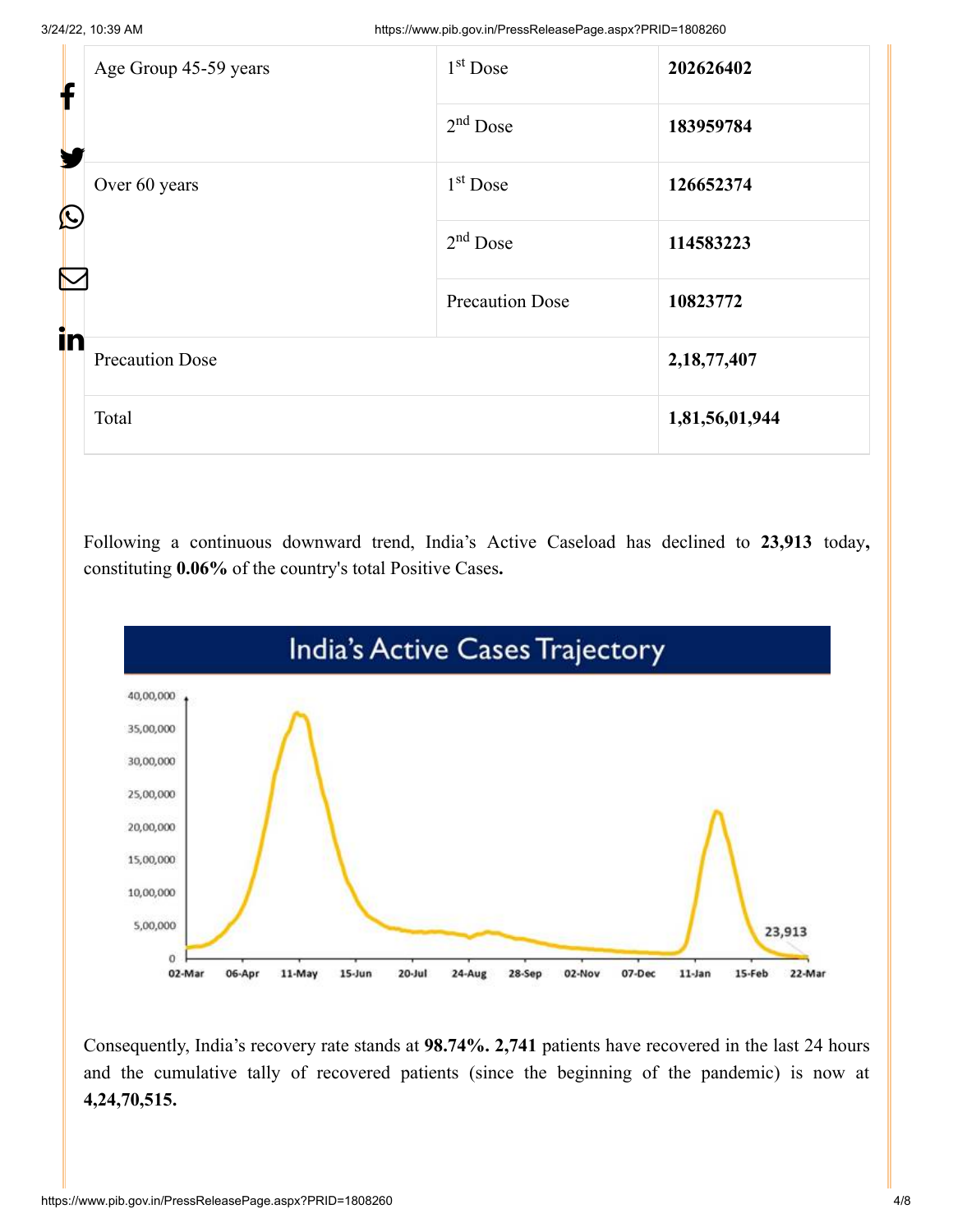3/24/22, 10:39 AM https://www.pib.gov.in/PressReleasePage.aspx?PRID=1808260



**1,581 new cases** were reported in the last 24 hours.



The last 24 hours saw a total of **5,68,471** COVID-19 tests being conducted. India has so far conducted over **78.36 Cr (78,36,13,628**) cumulative tests.

There has been a sustained fall in the weekly and daily Positivity Rates too. **Weekly Positivity Rate** in the country currently **stands at 0.39%** and the **Daily Positivity rate is also reported to be 0.28%.**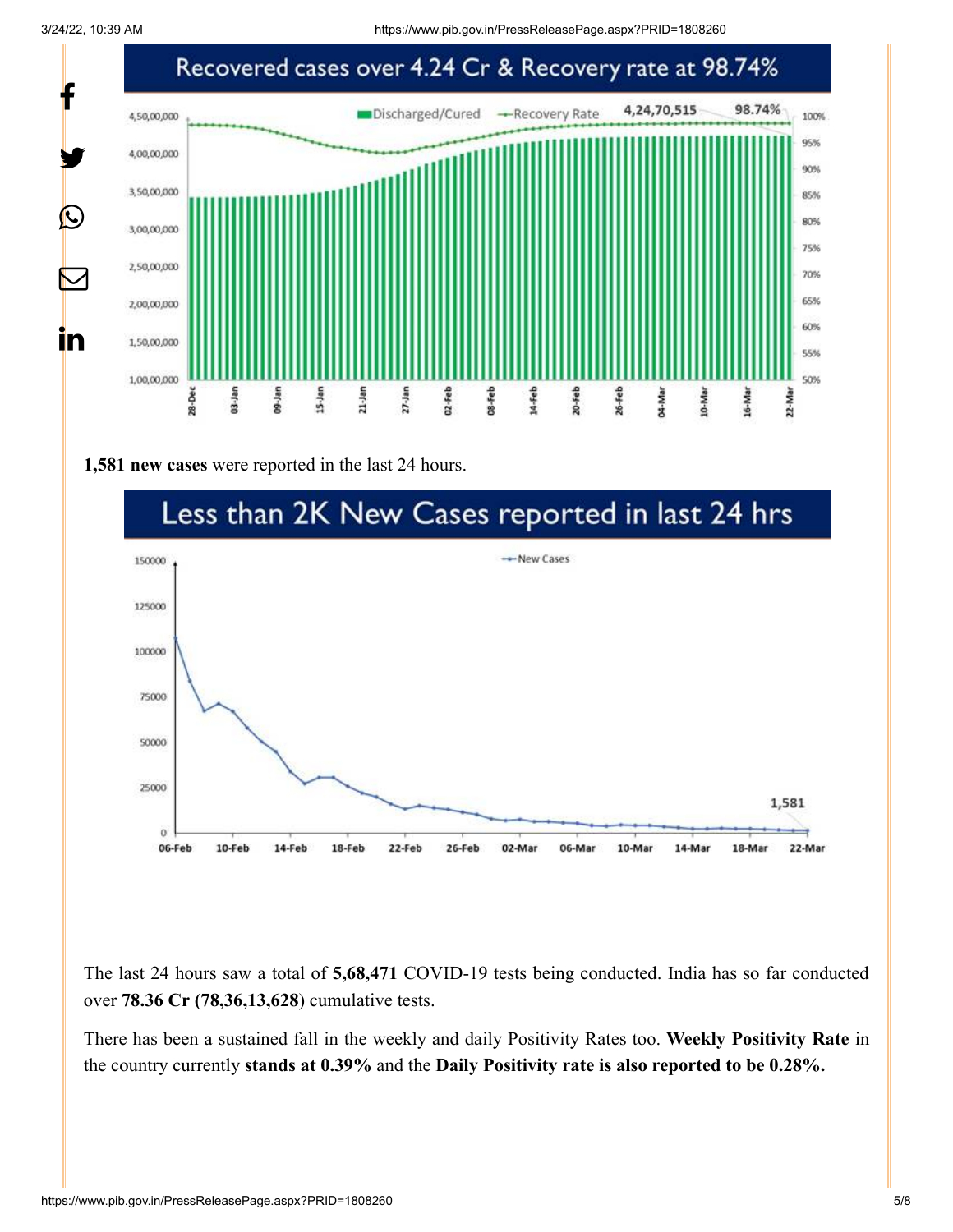

<https://www.pib.gov.in/PressReleasePage.aspx?PRID=1807957>

# **Update on COVID-19 Vaccine Availability in States/UTs**

# **More than 183.62 Crore vaccine doses provided to States/UTs**

## **More than 17.02 Crore balance and unutilized vaccine doses still available with States/UTs**

The Union Government is committed to accelerating the pace and expanding the scope of COVID-19 vaccination throughout the country. The nationwide COVID 19 vaccination started on  $16<sup>th</sup>$  January 2021. The new phase of universalization of COVID-19 vaccination commenced from 21<sup>st</sup> June 2021. The vaccination drive has been ramped up through availability of more vaccines, advance visibility of vaccine availability to States and UTs for enabling better planning by them, and streamlining the vaccine supply chain.

As part of the nationwide vaccination drive, Government of India has been supporting the States and UTs by providing them COVID Vaccines free of cost. In the new phase of the universalization of the COVID19 vaccination drive, the Union Government will procure and supply (free of cost) 75% of the vaccines being produced by the vaccine manufacturers in the country to States and UTs.

# **VACCINE DOSES**

**(As on 22<sup>nd</sup> March 2022)**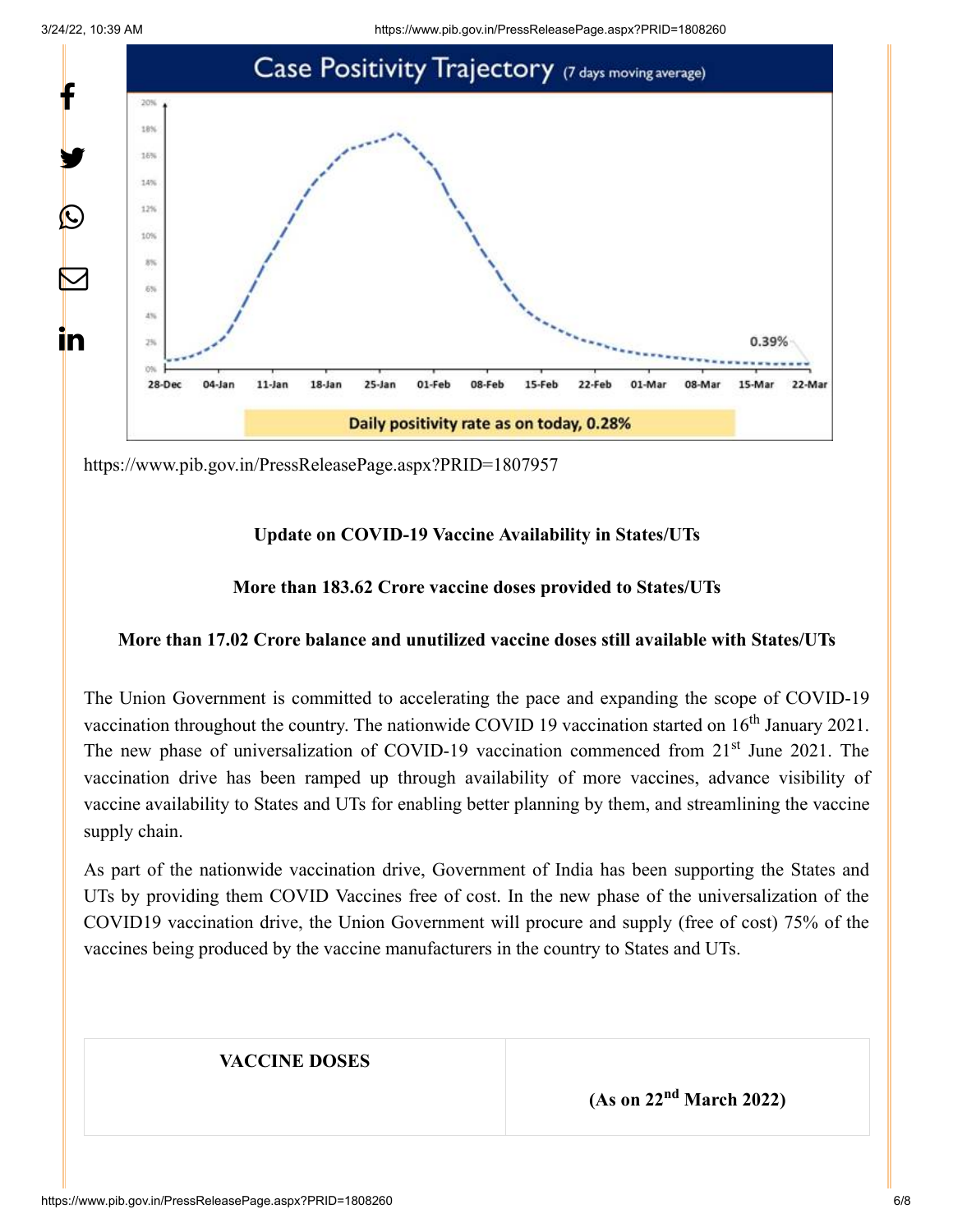| r                 | <b>SUPPLIED</b>          | 1,83,62,27,980 |
|-------------------|--------------------------|----------------|
| ш<br>$\bf \Omega$ | <b>BALANCE AVAILABLE</b> | 17,02,22,816   |

ın

More than **183.62 crore (1,83,62,27,980)** vaccine doses have been provided to States/UTs so far through Govt. of India (free of cost channel) and through direct state procurement category.

More than **17.02 Cr (17,02,22,816)** balance and unutilized COVID Vaccine doses are still available with the States/UTs to be administered.

<https://www.pib.gov.in/PressReleasePage.aspx?PRID=1807956>

# EXORBITANT PRICES BEING CHARGED BY VACCINE MANUFACTURES

The Covaxin and Covishield are two different types of Covid-19 vaccine and their manufacturing processes are also different. The price of vaccine for procurement by Government of India is negotiated by National Expert Group on Vaccine Administration for COVID-19 (NEGVAC) and its subgroups involving detailed deliberations with the vaccine manufacturers. Under National COVID-19 Vaccination Programme, COVID-19 vaccine is available free of cost at Government COVID-19 Vaccination Centres (CVCs) to all eligible beneficiaries irrespective of their socio-economic status.

The vaccine manufacturers are free to fix the price of vaccine for procurement by Private Hospitals which has to be declared in a transparent manner. However, Government of India has fixed a maximum service charge of INR 150 per dose over and above the price of vaccine for vaccine administration at Private COVID-19 Vaccination Centres (CVCs). State Governments have been advised to monitor the price charged at the private hospitals.

<https://www.pib.gov.in/PressReleasePage.aspx?PRID=1808229>

## **TWEET LINKS**